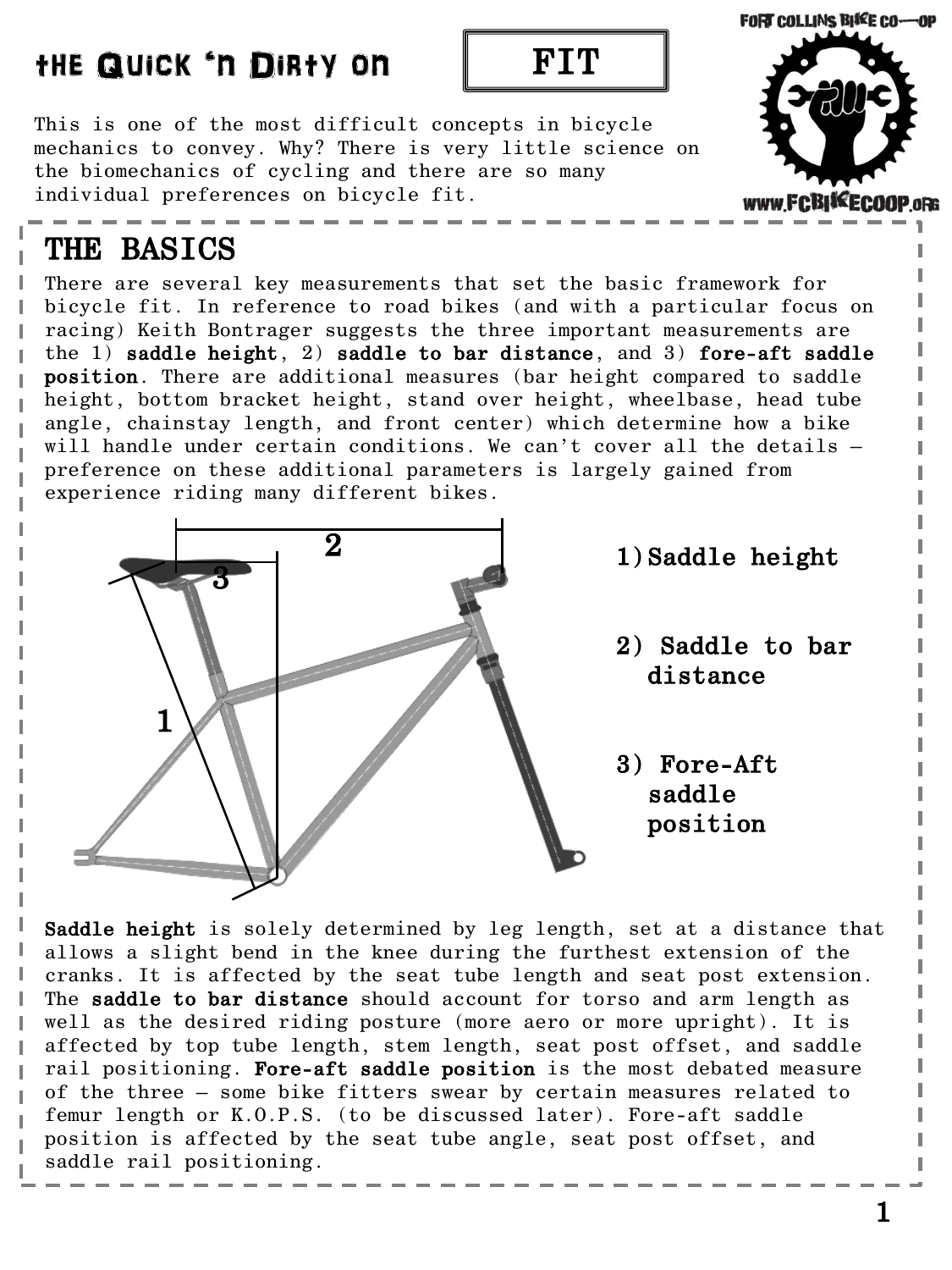Notice that the basics were missing a few common fit measures – like stand over height, so what's actually important?



### THE NECESSITIES

Т ı I

I ı ı Ī

ľ Ī I

Bontrager's three basics relate primarily to pedaling efficiency and the fore-aft distribution of gravity on the bike, which affects comfort, aerodynamics, and cornering. While the three basics control how a bike rides, he assumes we can cover the necessities.



Stand over height is probably the single most important measure for urban and mountain biking. You don't want to endanger the family jewels during unexpected dismounts! Seat tube length is the frame property that controls stand over, and along with seat post extension, affects saddle height. The top tube length similarly is the frame component of the saddle-to-bar dimension, further refined with seat post offset and stem length. The bottom bracket height, chainstay length, wheelbase, front center, and headtube angle affect how a bike "feels." Longer chainstays and longer wheelbases feel more stable compared to shorter ones. Shorter chainstays are stiffer than longer ones. Steeper head tube angles are twitchier than slacker ones, but extremely slack angles can feel floppy. The front center is a second order measurement related to frame size, head tube angle, and fork length. It is a good one-figure-measure of how a mountain bike feels.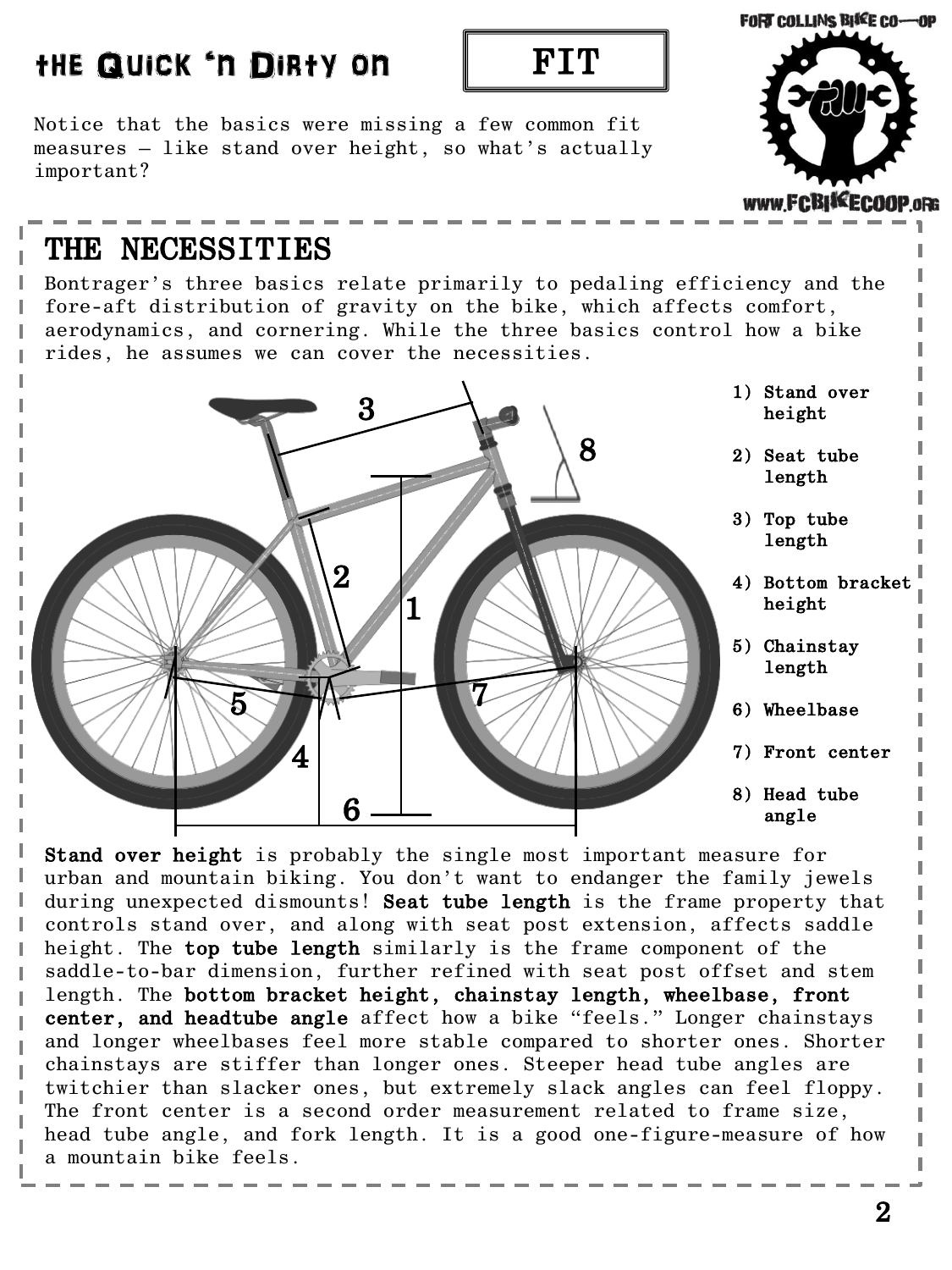#### FORT COLLINS BIKE CO-OP

### the Quick 'n Dirty on FIT

So, you're helping someone pick out a bike at the co-op. You aren't custom making a frame and you don't have the selection to shop around for perfect fit. What can you do?



### ADJUSTMENTS AND COMPONENT SWAPS

#### 1) Raise or lower the seat post

Raising or lowering the seat post is the most basic adjustment to fit someone to a bicycle. Aim for a height that allows near, but not full extension of the knee while at the longest reach of the pedal stroke. Make sure not to exceed the minimum insertion line!

#### 2) Raise or lower the stem

Most quill stems have room for 1-3" of vertical adjustment. Loosen the retaining bolt on the top of the stem, unseat the wedge, and adjust the vertical position of the stem. Watch for the minimum insertion line! Clamping stems (threadless) have room for vertical adjustment if there are headset spacers present on the steerer tube. Unfortunately, the request is usually to raise the stem, in which case the spacers would have to be above the stem, which is rare (there is an adapter).

#### 3) Move the saddle fore-aft

There are a few reasons to adjust the fore-aft positioning of the saddle. One is to reduce or increase the saddle-to-handlebar distance to accommodate a person's reach. Another reason is to adjust the saddle-to-bottom bracket relationship in order to better balance the rider's center of gravity over the bike. Moving the saddle fore-andaft can also accommodate different pedaling positions.

### 4) Swap the stem

The first component change is often the stem. If the user complains of back or neck pain, straining to reach, wrist or hand pain, or leaning too far forward, then a shorter stem or a stem with more rise may be the proper solution. Less often, a rider will complain that they feel cramped while riding. A longer stem, or a stem with less rise (or even some drop to it) may be the correct solution. For clamping stems (threadless) with rise you can always flip the stem upside down to turn that rise into drop!

### 5) Swap the seatpost

Seatposts come with varying offsets (the position of the clamp compared to the axis of the seat tube). If someone complains of a long reach, switch to a zero offset post. If someone feels cramped, pick a post with more offset, which will place the saddle further back.

### 6) Swap the handlebars

Handlebars can vary from flat, to drop, to riser, to mustache, to apehangers. Switching handlebars can do a lot to change the effective reach and rider posture. Be aware of brake and shifter requirements when considering a handlebar swap – there are some constraints.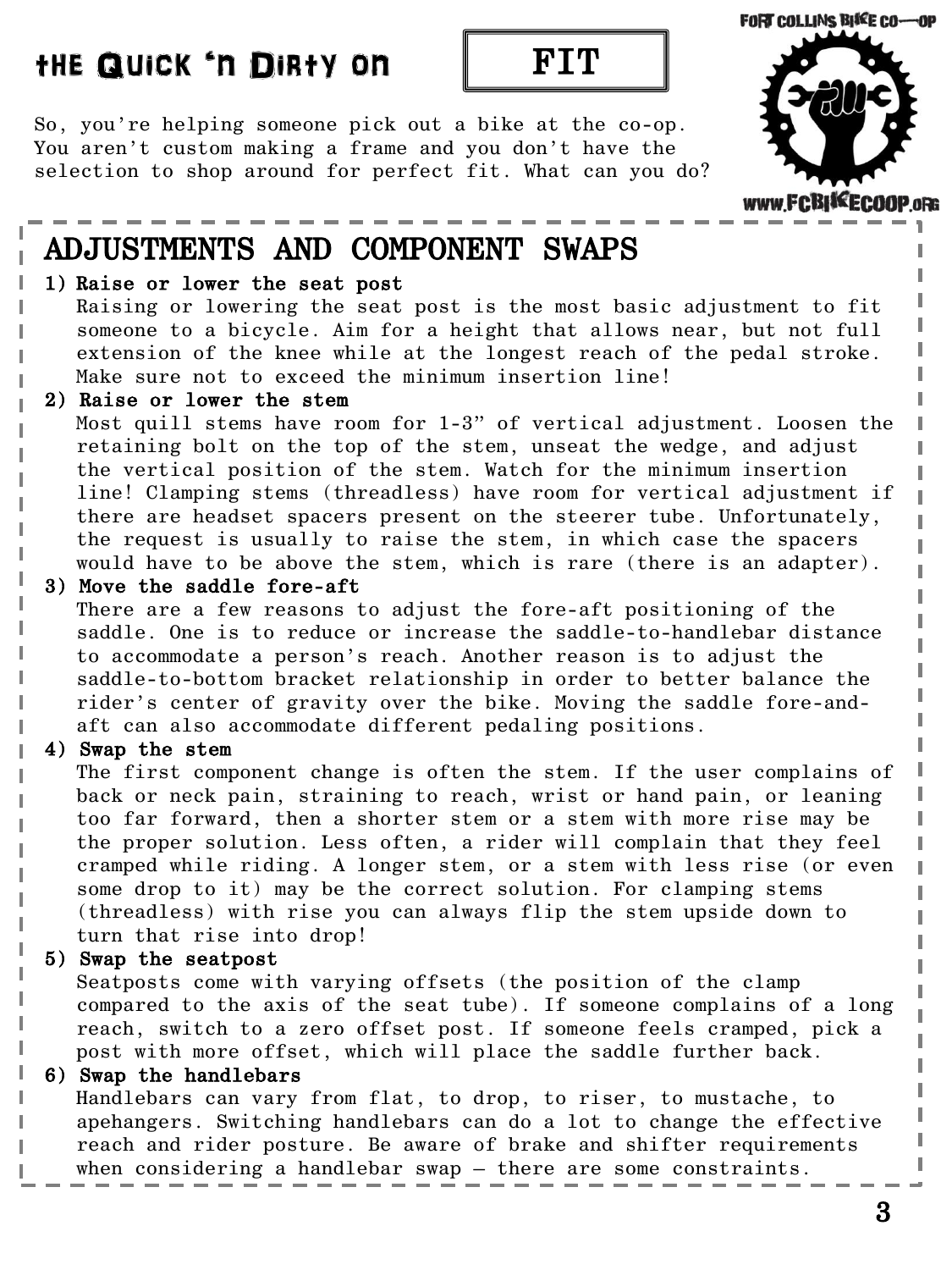**FORT COLLINS BIKE CO-OP** 

www.FCBI\*EC00

This is a commonly accepted practice, so I feel that I must teach it, but many suggest this is an over simplistic method that is coincidental, in it's fit at best.

### K.O.P.S.

п ı ı Ī

I Ī

I ı

Ī

I

Knee over pedal spindle or K.O.P.S. is a method of bike fitting aimed at optimizing pedaling efficiency. The positioning of the rider is adjusted so that the tibial tuberosity (the bump below the knee) lines up with the pedal spindle when the cranks are in the three o'clock position.



The rider position is adjusted by selecting a bike frame with an appropriate seat tube angle and a seatpost with the correct offset. The riders position can then be fine-tuned with fore-aft saddle positioning. K.O.P.S. claims to optimize biomechanics, but what it really does is place the rider's center of gravity (CG) over the pedals, which is important, because applying force to the pedals is how a rider should provide input to the bicycle. If the rider is too far back, pedaling forces will drive the rider back off the saddle, requiring constant input from the rider to pull himself back over the saddle. To far forward and the opposite would happen. In the middle the rider's gravity balances the pedaling forces with little input.

K.O.P.S. is probably most relevant for competitive road and crosscountry mountain biking, where pedaling efficiency matters. For recreational riding, comfort, posture, and bike handling may trump K.O.P.S. In gravity-oriented mountain biking, some bikes are designed with blatant disregard to K.O.P.S., placing the riders CG further back so that the bike is balanced when descending a steep slope.

When will K.O.P.S. affect you? Most bicycles are designed with a seat tube angle and equipped with a seatpost that should accommodate a wide range of rider sizes. The most common K.O.P.S. issue arises when using a much longer (or much shorter) fork on a mountain bike than what the frame was designed for. Adding length to the fork "jacks up" the front end, slackening both the head tube angle and the seat tube angle, and moving the rider's CG further behind the bottom bracket. This position may work well for descending, but riders typically complain that it feels sluggish and low power in the flats and while climbing. This may be remedied by moving the saddle fore, but this also changes the saddleto-handlebar dimension which may make the rider feel cramped.

4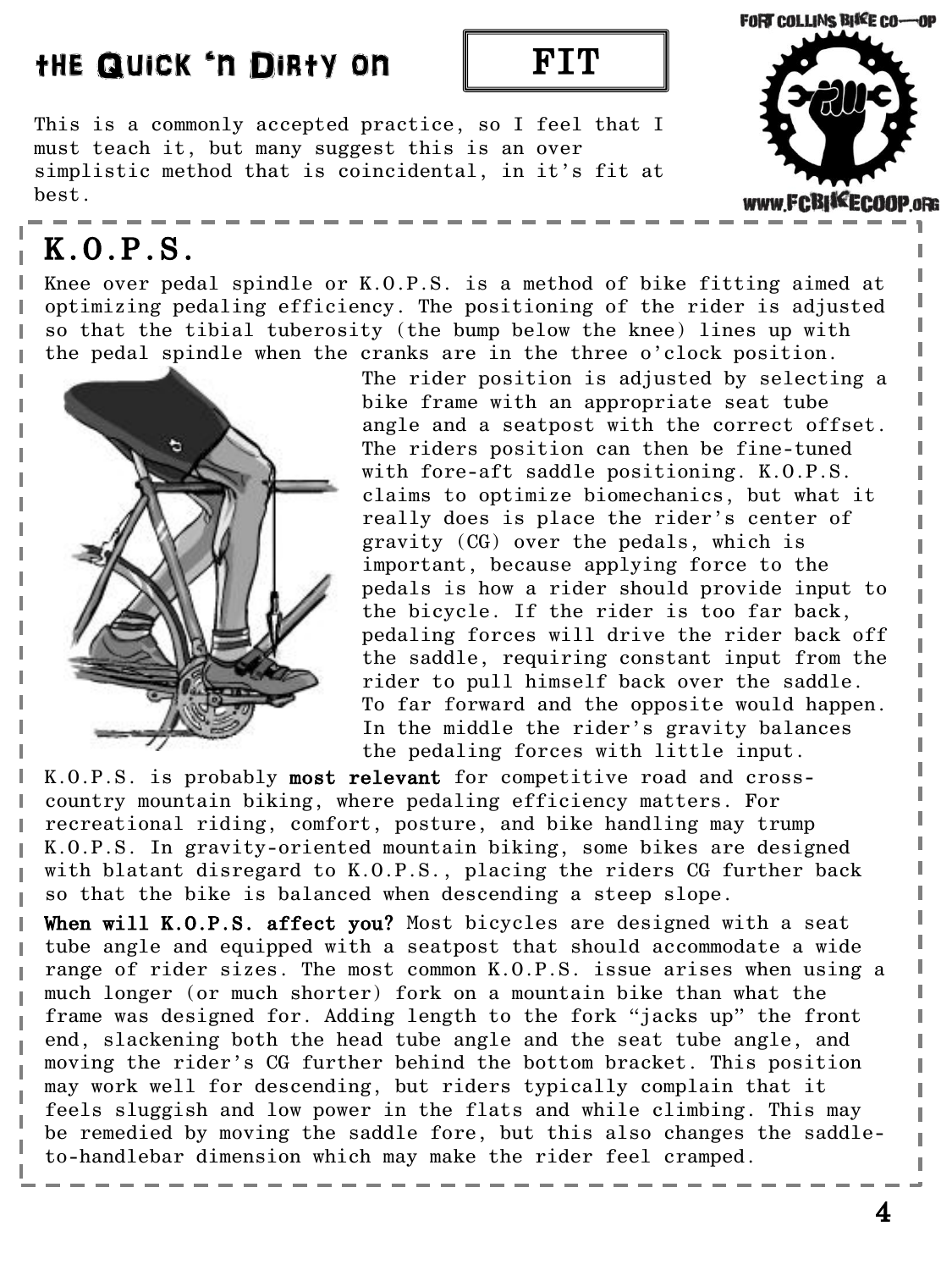Stems and seatposts are the first parts to change to make a bike fit a rider better.



www.FCBIKECOOP.oRG